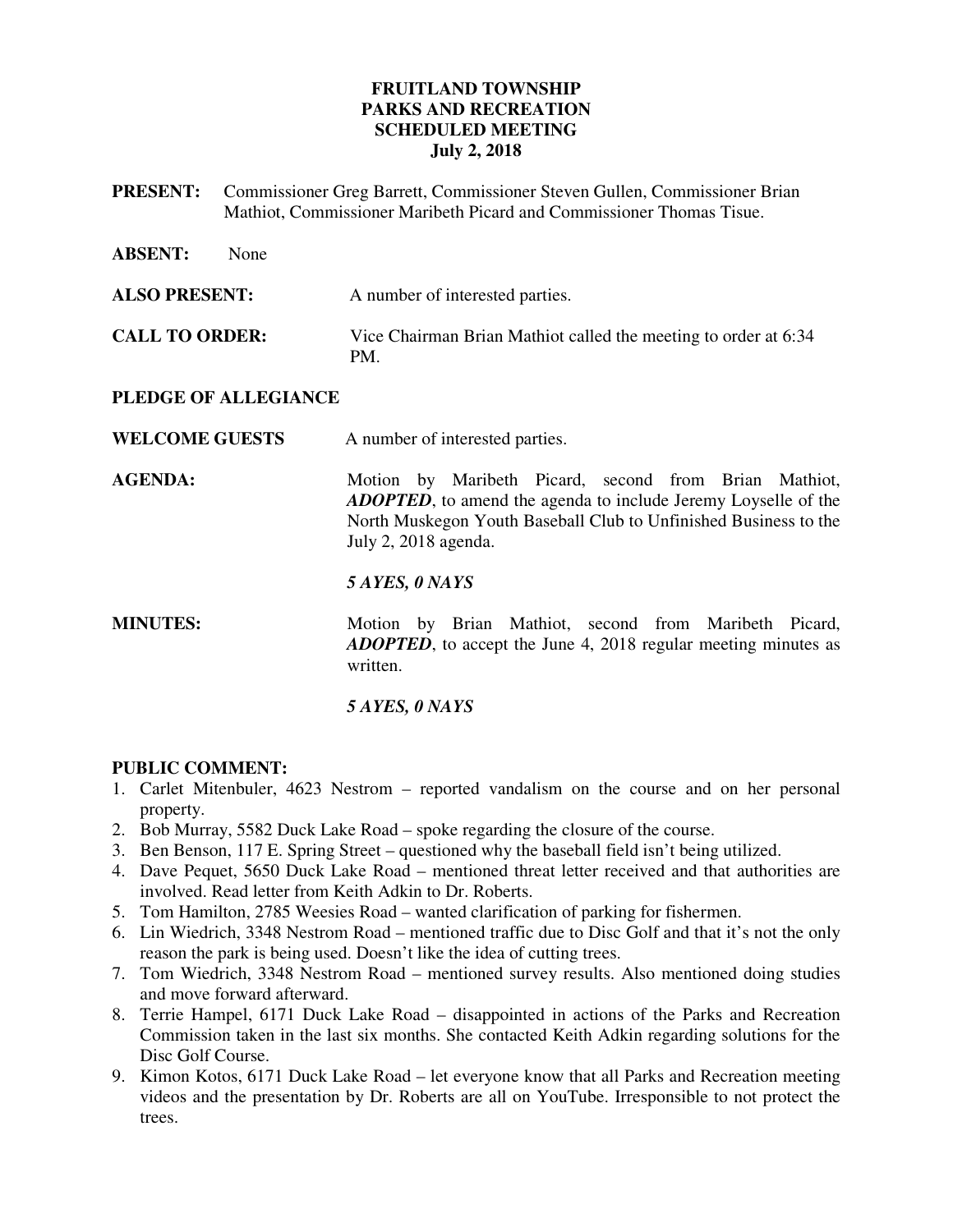## **RECEIPTS:**

Vice Chairman Mathiot reported receipts activity as pavilion rentals for total receipts of \$50.00 for the month June 2018.

> Motion by Brian Mathiot, second from Maribeth Picard, *ADOPTED*, to accept receipts for \$50.00 from Township Park pavilion rental for the month of June 2018.

*5 AYES, 0 NAYS*

# **DISBURSEMENTS:**

None.

*Roll Call Vote for Receipts and Disbursements: Picard-Aye, Barrett-Aye, Tisue-Aye, Gullen-Aye, Mathiot-Aye.* 

## **UNFINISHED BUSINESS:**

#### **1. Jeremy Loyselle, North Muskegon Youth Baseball Club**

Mr. Loyselle gave information regarding the updates of the field to make it playable for all ages. The commissioners asked many questions regarding the updates, maintenance and equipment.

> Motion by Maribeth Picard, second from Greg Barrett, *ADOPTED*, partner with North Muskegon Youth Baseball Club for the use of the Nestrom Road Park baseball field.

## *5 AYES, 0 NAYS*

## **2. Nestrom Road Park Ordinance/regulations**

Chairman Mathiot reported that the ordinance was updated by the Township Attorney, Kevin Even, and approved by the Township Board. He added that it will be effective July 30, 2018.

## **3. Playground equipment**

Chairman Mathiot stated that he has left the ball in Laketon Township Supervisor Kim Arter's court for too long, and that he will look into things further and come with information to the August meeting.

## **4. Future projects**

Chairman Mathiot asked the other commissioners what their future projects are, adding that his will be the tennis courts. Commissioner Barrett stated that he would like to work on the baseball field and the Disc Golf Course. Commissioner Tisue stated that he is interested in the natural resources of the parks, and he is interested in being involved with the Resource Oversight Committee. Commissioner Gullen stated that he would like to look into a lightning warning system. Commissioner Picard said that she would like to work on parking at Marcus Park and the baseball field.

Chairman Mathiot stated that the commissioners should bring specifics of their accomplishments or projects to the August meeting.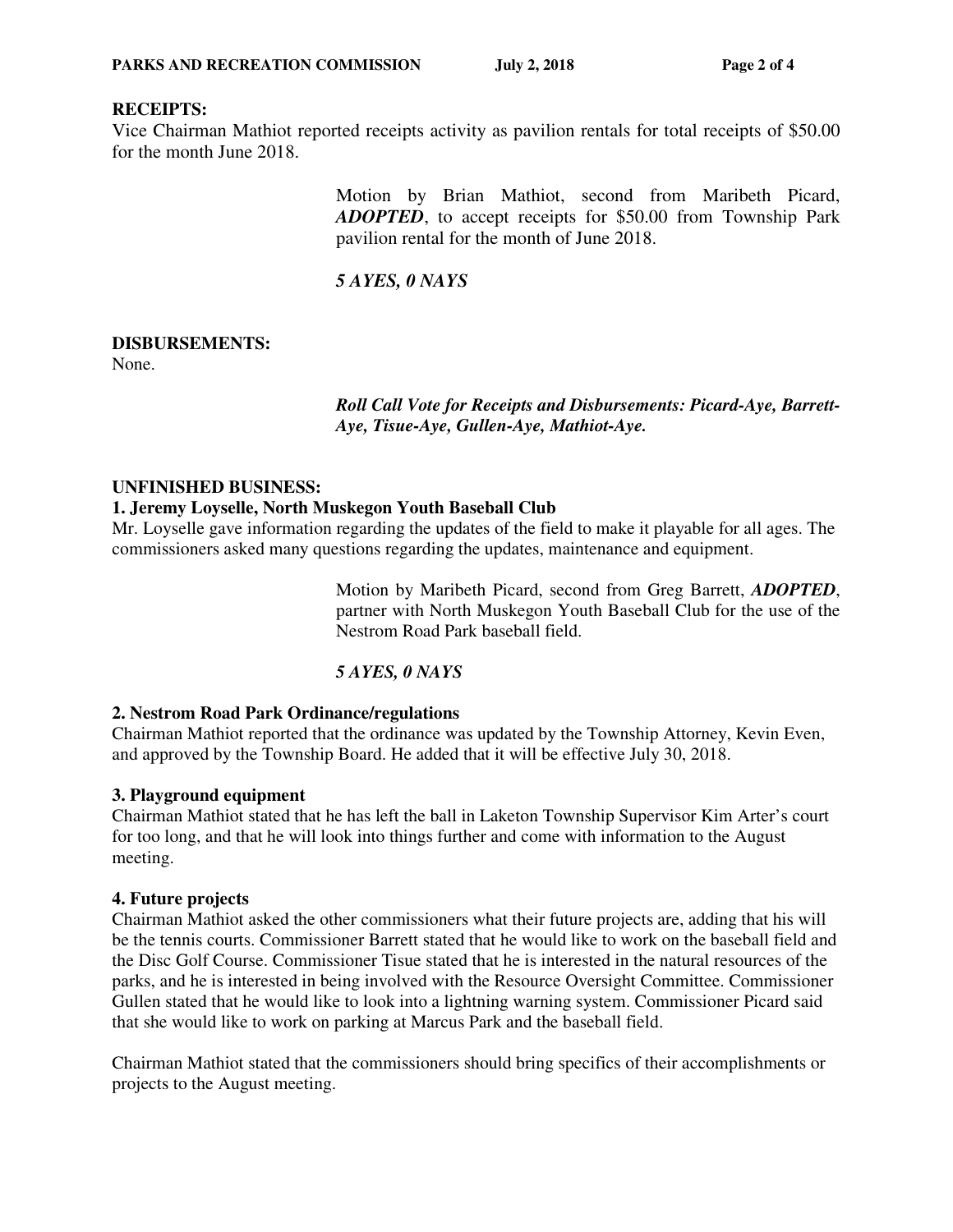#### **PARKS AND RECREATION COMMISSION** July 2, 2018 Page 3 of 4

#### **5. Natural resource survey**

Commission Picard distributed the quote information from three individuals. Shawna Meyer will be contacted to include Marcus Park in her quote.

Commissioner Gullen asked for copies of examples of each individual's studies.

## **6. Tennis Courts**

Chairman Mathiot stated that there are a few different courses of action that can be taken. He stated that they can have the courts patched and/or resurfaced and have to do the same thing in a few years, or the Commission can replace them. Chairman Mathiot stated that in the long run, total replacement is the best option because patching is a short-term fix and will only last a few years. The other commissioners agreed. Chairman Mathiot added that he will be getting more information and quotes on replacement.

## **7. Sanitation needs at Marcus Park**

Commissioner Tisue stated that he cannot be quiet regarding this issue, adding that it is irresponsible to not have some kind of sanitation facility at the park. The commissioners discussed the number of individuals using the park as well. Chairman Mathiot stated that it was in the budget proposal for the current fiscal year and was denied. The issue will continue to be brought up to the Township Board.

## **8. Replacement of goal baskets**

The Disc Golf baskets that were originally removed after the closure of the course will be replaced on July 15, 2018. The course will reopen on July 16, 2018.

## **NEW BUSINESS**

## **1. Unauthorized play and vandalism at the Disc Golf Course**

It was reported that the closure signs and basket coverings were the items vandalized or removed. The commissioners agreed that it's frustrating to hear about this issue, and that it's difficult to buy into the mindset to commit such acts.

## **UPDATES:**

None.

## **COMMISSIONERS COMMENTS:**

Commissioner Picard stated that she and Commissioner Barrett were out on the baseball field with NHS volunteers placing the ball capping on the fences. She added that there is about 250 feet to still be installed.

Commissioner Tisue mentioned a large Disc Golf tournament that is being planned for Nestrom Road Park Disc Golf Course at the end of July and asked the other commissioners if any of them knew about the tournament. None of the commissioners indicated having knowledge of the tournament. Chairman Mathiot stated that the individuals involved with planning would have to go through the proper course of action, adding that he was not contacted regarding the tournament.